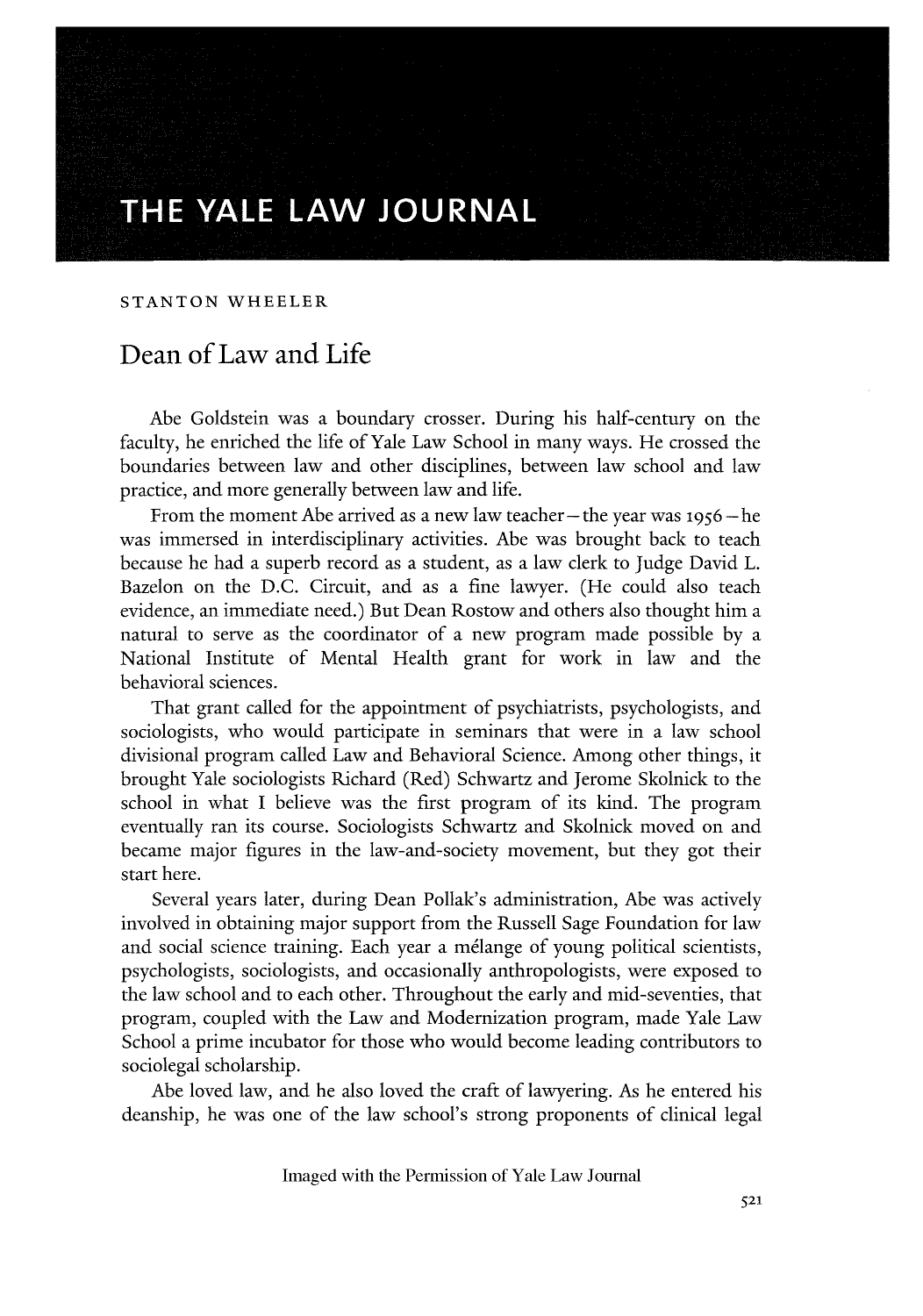education, where students could learn the lawyer's craft working with indigent clients under the supervision of law school attorneys. This was part of a broader concern for the relevance of law training after societal upheavals growing out of the Vietnam War and the civil rights disorders of the late sixties. As he expressed it in a speech at the annual dinner of *The Yale Law Journal,* and later to alumni in a **1970** *Yale Law Report:* "We're at a divide in the history of legal education, and thinking about law, which makes us readier than ever before to develop bridges between legal theory and legal experience, between law and life."'

The resulting clinical program has expanded and matured to become a vital part of the school and a model for others to follow. But it would not have done so without the thoughtful design that went into its early years, during which Abe was the central guiding force among several senior faculty.

Another way a law school can be enriched is to bring to its faculty not only published legal scholars but persons with deep experience in the workings of the legal system. When Burke Marshall was in the process of leaving his position as the head of the Civil Rights Division of the Justice Department in **1968,** the faculty made an effort to get his creative intelligence and enormous civil rights experience working on behalf of the school. The initial effort was unsuccessful, and Burke became a top IBM executive.

But Abe persisted and was ultimately successful in drawing Marshall to the law school in **1970.** The immediate beneficiaries were Marshall's students; his colleagues learned from his vision and wisdom for the remainder of his life in the law school.

Another opportunity to bring in new voices arose near the end of Abe's deanship. When Fred. W. Friendly was the Ford Foundation's communications advisor in the mid-seventies, he asked Dean Goldstein to consider expanding Yale's one-year Master in the Study of Law program to include journalists. The idea was to select a group of experienced reporters, bring them to New Haven for the first year of law school, and give them the training that would make them more knowledgeable in the ways of the law. The MSL-J program, as it came to be known, was successful for more than a quarter of a century, first under Ford and later under Knight Foundation support. It has produced dozens of print, television, and radio journalists, who learned from and enriched the school during their year here, and most

Imaged with the Permission of Yale Law Journal

**<sup>1.</sup>** Abraham S. Goldstein, *Redirecting Legal Education,* YALE L. **REP.,** Fall **1970,** at 3, **3.** The quotation came to my attention in Laura G. Holland, *Invading the Ivory Tower: The History of Clinical Education at Yale Law School, 49* J. **LEGAL EDUC.** 504, **519 (1999).**